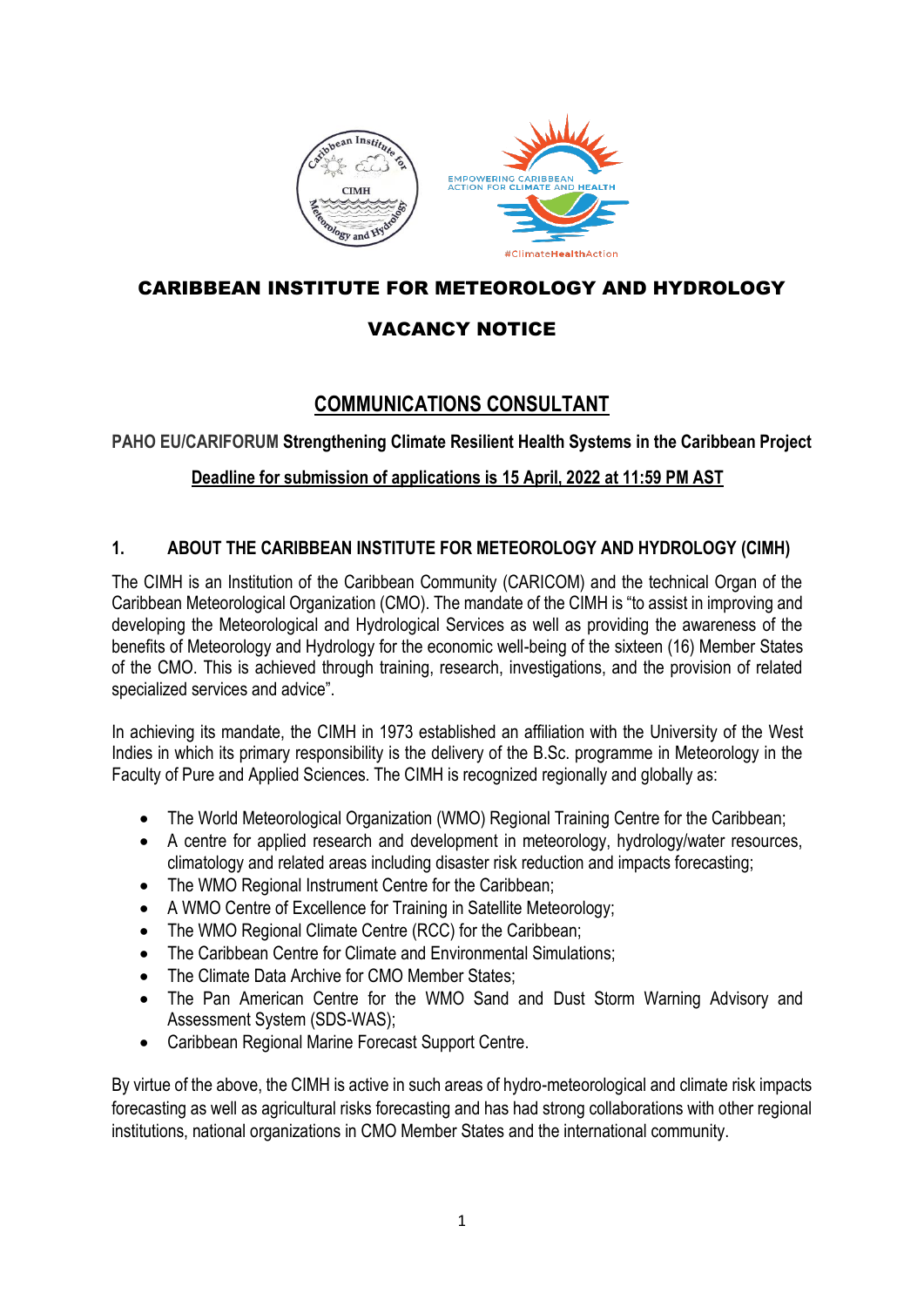#### **2. BACKGROUND AND RATIONALE**

Health systems remain highly vulnerable to impacts from climate change both on the quality and the capacity of services themselves, as well as on the socio-economic and environmental determinants of health. These impacts have been well documented: extreme weather conditions, heat waves; more frequent strong and devastating hurricanes affecting many countries with long lasting impacts (Maria, Irma, 2017); recurring and extending periods of drought followed by excessive rainfall (Christmas Floods St. Lucia St. Vincent, 2013); and sea level rise. These conditions negatively affect food and water security and have a direct negative impact on people's health and wellbeing in the form of heat strokes, respiratory illnesses (chronic and acute), cardiovascular diseases, as well as malaria, Zika, dengue fever and many other vector-borne and infectious diseases. Also negatively affected will be national socio-economic development due to poor workers' health leading to lost work capacity and reduced labour productivity in vulnerable populations and migration, as well as the attainment of the UN Sustainable Development Goals.

As part of its drive to implement the World Meteorological Organization (WMO) – led Global Framework for Climate Services (GFCS) to date, the Caribbean has formalized a highly participatory approach to the co-design, co-development and co-delivery of user-driven climate early warning information in the agriculture, water, energy, disaster risk management, tourism and health sectors. Established in 2017 under the USAID funded and CIMH implemented Programme for Building Regional Climate Capacity in the Caribbean (BRCCC Programme), the Consortium of Regional Sectoral Early Warning Information Systems Across Climate Timescales (EWISACTs) Coordination Partners is a multi-agency alliance for climate resilience in the Caribbean. As a regional inter-institutional climate service governance mechanism, the Consortium leverages the position and expertise of lead technical organizations in the five GFCS priority sectors (agriculture and food security, water, disaster risk reduction, energy and health), along with tourism, a key socio-economic sector. Since 2017, partners have agreed to implement sectoral climate early warning information systems using a common methodology, and to work together to operationally co-deliver sector-specific bulletins which increase the capacity of sectors to access, understand and use climate information. One of these sector specific bulletins is the Caribbean Health Climatic Bulletin (HCB) with embedded climate early warning information tailored for the health sector (See: https://rcc.cimh.edu.bb/caribbean-health-climatic-bulletin/). CIMH and regional health partners, the Caribbean Public Health Agency (CARPHA) and the Pan American Health Organization (PAHO), have co-produced and co-delivered this Bulletin on a quarterly basis since May 2017.

Through the PAHO EU/CARIFORUM Strengthening Climate Resilient Health Systems in the Caribbean Project, the CIMH is working with PAHO and CARPHA to upgrade the content and format of the quarterly Caribbean HCB. The next phase is to support the enhancement of the Caribbean HCB with more healthspecific climate information, including information on emerging health threats such as heat related illnesses. Research under the BRCCC Programme that led to the development of a spatio-temporal modelling framework for the proliferation of the *Aedes aegypti* mosquito in the Caribbean, begins to deliver the more health specific climate information that will make the HCB even more relevant. CIMH continues to investigate the relationship between elevated temperatures that may lead to heat related illnesses, that is expected to enhance the health specific information in the Bulletin even further. While such research is emerging to enhance the information provided in the Bulletin, the Caribbean HCB can be further enhanced through for example 1. a review of the presentation of current information, and 2. methodology/approach/protocol that focuses the Bulletin on the significant information for the upcoming quarter. An expected outcome is the increased availability and dissemination of quantitative probabilistic disease risk forecasts to inform health sector planning. This is an improvement to the current health warnings in the CHCB which are based on qualitative expert statements of probable health risks associated with generic seasonal climate forecasts.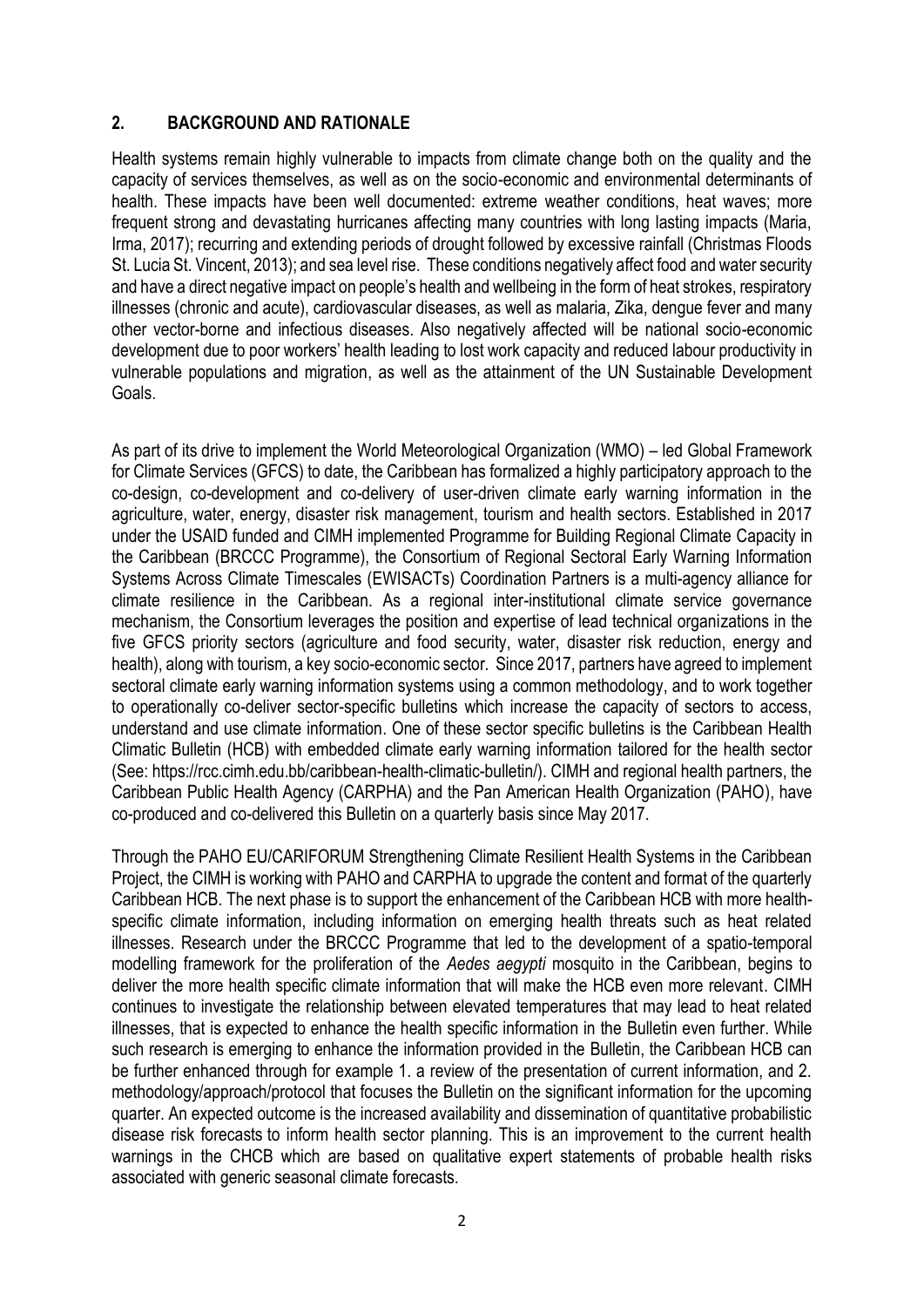At the national level, since 2018, CIMH has been working with National Meteorological and Hydrological Services (NMHSs) in a handful of countries to operationally provide updates of the implications of climate for a range of sectors, including health. The partners will therefore also work to build the capacity of NMHSs and national health practitioners in at least 3 CARIFORUM countries to co-author/co-develop national level information on climate and health.

## **3. DUTIES AND RESPONSIBILITIES**

Under the supervision of the Chief of Applied Meteorology and Climatology of the CIMH and in close collaboration with the CIMH Social Scientist, as well as relevant technical and communications staff of CARPHA and PAHO, the Contractor will undertake the following tasks:

- Support the convening of regional and national level health user engagement exercises that will harvest health practitioner views and experiences accessing and applying early warning information provided in the current version of the Caribbean HCB. These sessions will also provide an opportunity for the regional level Caribbean HCB co-authors at PAHO, CARPHA and CIMH to interact with national level health practitioners to further understand their unmet climatehealth information needs and what can possibly be provided in an enhanced version of the Caribbean HCB.
- Evaluate options and make recommendations on sustainable and fit-for-purpose bulletin design software to be used at regional and national levels.
- Lead the template design upgrade of the Caribbean HCB.
- Lead the template design for a draft tailored prototype of the health-climate information template to be delivered at national levels.
- Produce and support the creation of communication materials related to the Caribbean HCB, using various platforms, including social media.
- Contribute to the preparation of reports, correspondence and documents related to the enhancement of the Health Climate Bulletin, including stakeholder meeting reports.
- Assist with data collection, tracking and reporting of recommendations for the enhancement of Caribbean HCB from stakeholders.
- Increase awareness of the Caribbean HCB and promote greater knowledge and application of its content among key health stakeholders.
- Be responsible for the design and implementation of a framework for data collection, collation and analysis related to the tracking of the reach of the Caribbean HCB.

### **4. TECHNICAL EXPERTISE**

Strong professional oral and writing skills including the development of communication products, reports, oral presentations and technical documents.

• Strong interpersonal skills, diplomacy and tact to effectively communicate with multiple stakeholders and professionals from diverse cultural and professional backgrounds;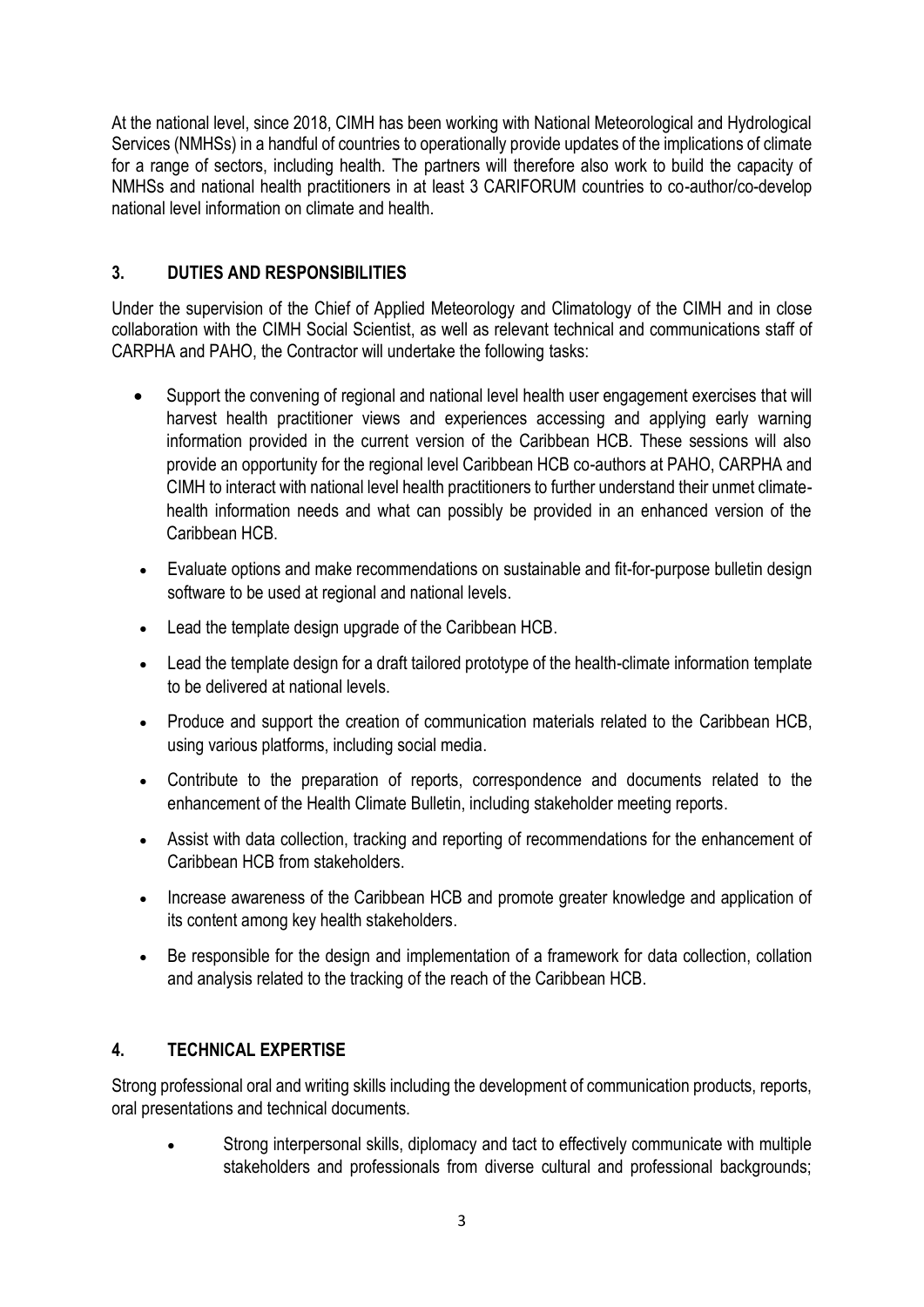capacity to build and maintain effective working relationships with internal and external stakeholders, at all levels.

- Good coordination and time management skills.
- Proven experience with creative design software for the development of communication products.
- Excellent knowledge and use of social media networks and other modern communication tools and platforms.
- Ability to develop and implement communication survey tools and analyze data.
- Experience with meeting facilitation and reporting.

#### **5. QUALIFICATIONS AND EXPERIENCE**

- (i) University degree, at least at Bachelors level, in communications, knowledge management or related fields.
- (ii) At least 5 years' experience in communications, with communication for development experience being a distinct advantage.
- (iii) Experience working in the Caribbean, particularly with national and regional development agencies.
- (iv) Excellent interpersonal and communication skills.
- (v) Strong writing and editing skills, with demonstrated ability to synthesize information for communications purposes.
- (vi) Experience in developing and implementing health and/or climate-related communication promotion, projects and approaches would be an asset.
- (vii) Ability to work independently.
- (viii) Performance driven.
- (ix) Excellent computer skills.
- (x) Fluency in written and spoken English; some aptitude in French or Spanish would be desirable.

#### **6. TIMEFRAME**

The programme of work will take 50 working days over a period of 8 months from 16 May 2022 to 31 December 2022. The Consultant will work to time necessary to implement the tasks outlined above.

#### **7. COMPENSATION**

The compensation at the end of a successful consultancy will be the sum of 20,000 Euros